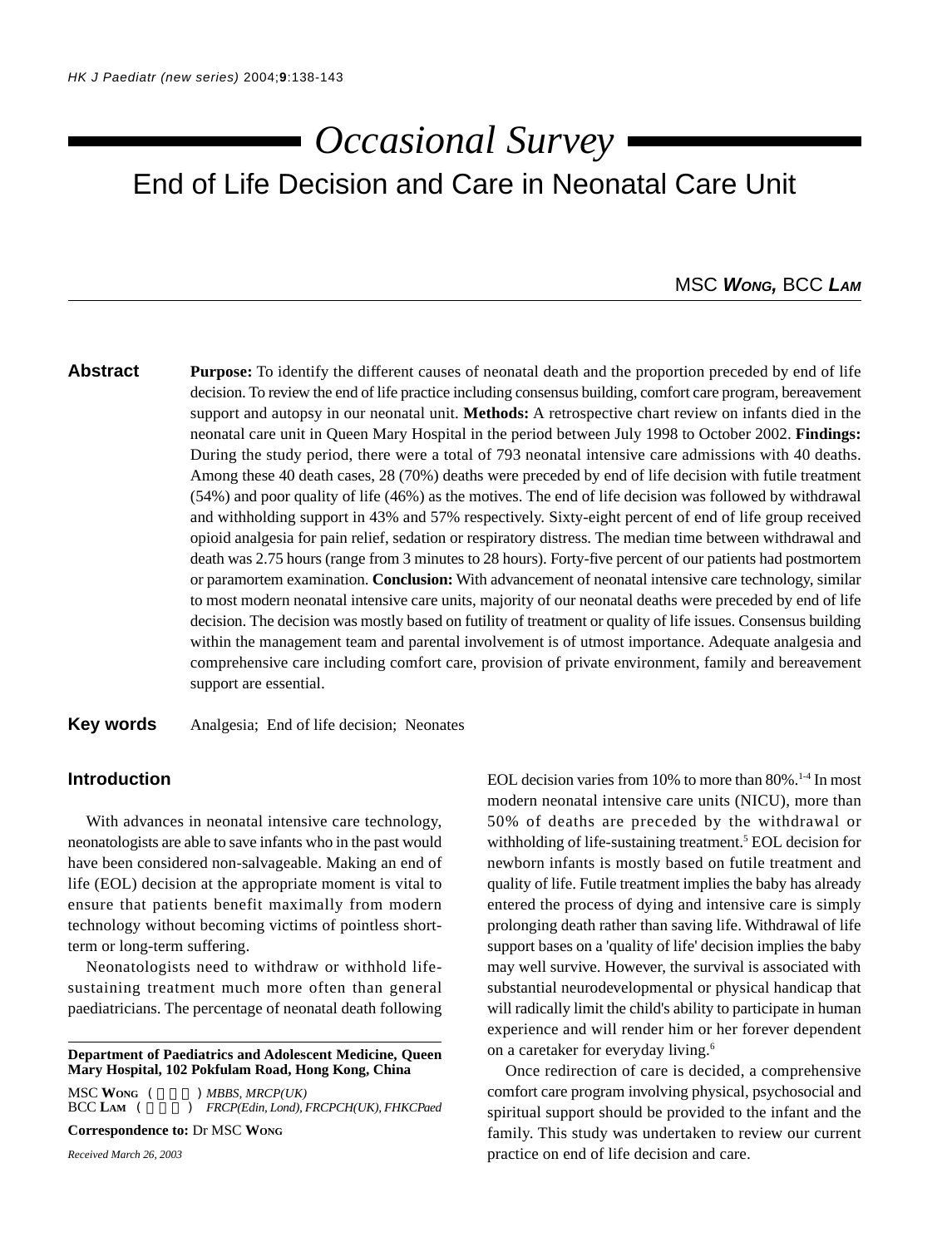#### **Patients and Method**

A retrospective chart review was performed on infants who died in the neonatal care unit of Queen Mary Hospital in the period between July 1998 to October 2002. The patients with death occurring in neonatal care unit during the study period were identified using the computer database. Each record was reviewed with the following information noted including gestational age, mode of delivery, birth weight, apgar scores, sex, primary diagnosis, age of death, antecedent events leading to death and decision of withdrawal or 'do not resuscitate' policy. For those patients with EOL decision preceding death, we further look into the type of life support being withdrawn or withheld and the use of analgesic support. We also measured the time interval between withdrawal of life support to death. The aim of this study is to identify and review 1) the conditions leading to end of life decision; 2) the issue of treatment futility versus quality of life; 3) the process of consensus building; 4) the comfort care program with emphasis on the use of analgesia; 5) bereavement support and home death and 6) the rate of postmortem examination.

## **Results**

During the study period, there were a total of 793 neonatal intensive care admissions with 40 deaths. The overall mortality of all NICU admissions was 5%. The demographic data of these infants are presented in Table 1. Among these 40 cases, 28 deaths (70%) were preceded by

**Table 1** Demographic data of infants died in the neonatal unit (n=40)

| Sex                     | Male    | 27        |
|-------------------------|---------|-----------|
|                         | Female  | 13        |
| Gestational age (weeks) | Preterm | $n=24$    |
|                         | Median  | 27.5      |
|                         | Range   | 24-36     |
|                         | Term    | $n=16$    |
|                         | Median  | 39        |
|                         | Range   | $37 - 41$ |
| Birth weight (gm)       | Preterm | $n=24$    |
|                         | Median  | 1212      |
|                         | Range   | 520-2640  |
|                         | Term    | $n=16$    |
|                         | Median  | 2882      |
|                         | Range   | 1655-3720 |
| Birth place             | Inborn  | 22        |
|                         | Outborn | 18        |
| Age of death (days)     | Median  | 13.5      |
|                         | Range   | 1-323     |
|                         |         |           |

withdrawal or withholding of life-sustaining treatment while the remaining 12 deaths (30%) followed failed aggressive treatment. The two main reasons supporting EOL decision included futile treatment for 15 (37%) and quality of life for 13 (33%). The major diagnoses of the death cases for each category are listed in Table 2. For the group with EOL decision based on quality of life issue, it consisted of 5 cases of major chromosomal abnormalities (four cases of trisomy 18 and one case of 46XY 5q+) and one case of syndromal disorder (congenital Marfan Syndrome with multiple severe valvular problem and intractable heart failure). The other two were extreme premature babies (both

**Table 2** Major diagnoses and cause of death

|                                                    | <b>Number</b>  |
|----------------------------------------------------|----------------|
| Group 1 - followed failed aggressive treatment     | 12             |
| Hydrops foetalis                                   | $\overline{2}$ |
| Congenital diaphragmatic hernia                    | 3              |
| Congenital cystic adenomatoid malformation         | 1              |
| Pulmonary hypoplasia                               | 1              |
| Extreme prematurity                                | 2              |
| Congenital heart block                             | 1              |
| Septicaemia + extreme prematurity +                | 1              |
| pneumothorax                                       |                |
| Sudden infant death syndrome (posterior            | 1              |
| urethral valve $+$ convulsion)                     |                |
| Group 2 - End of life decision based on futile     | 15             |
| treatment                                          |                |
| Congenital diaphragmatic hernia with               | 2              |
| pulmonary hypoplasia                               |                |
| Extreme prematurity                                | 1              |
| Congenital heart block after failed pacing         | 1              |
| Necrotizing enterocolitis + multiorgan failure     | 3              |
| Short gut + multiorgan failure                     | $\overline{2}$ |
| Cytomegalovirus hepatitis + multiorgan failure     | 1              |
| Liver $+\prime$ - splenic rupture                  | 2              |
| Chronic diarrhea and liver failure                 | 1              |
| Nemaline myopathy + multiorgan failure             | 1              |
| Disseminated herpes infection + multiorgan         | 1              |
| failure                                            |                |
| Group 3 – End of life decision based on quality of | 13             |
| life                                               |                |
| Extreme prematurity                                | $\overline{c}$ |
| Complex cyanotic heart + chronic renal failure     | 1              |
| Short gut                                          | 2              |
| Hypoxic ischaemic encephalopathy                   | 1              |
| Trisomy 18                                         | 4              |
| Neonatal marfan + multiple valvular problem        | 1              |
| Chromosomal abnormality                            | 1              |
| Epidermolysis bullosa + sepsis                     | 1              |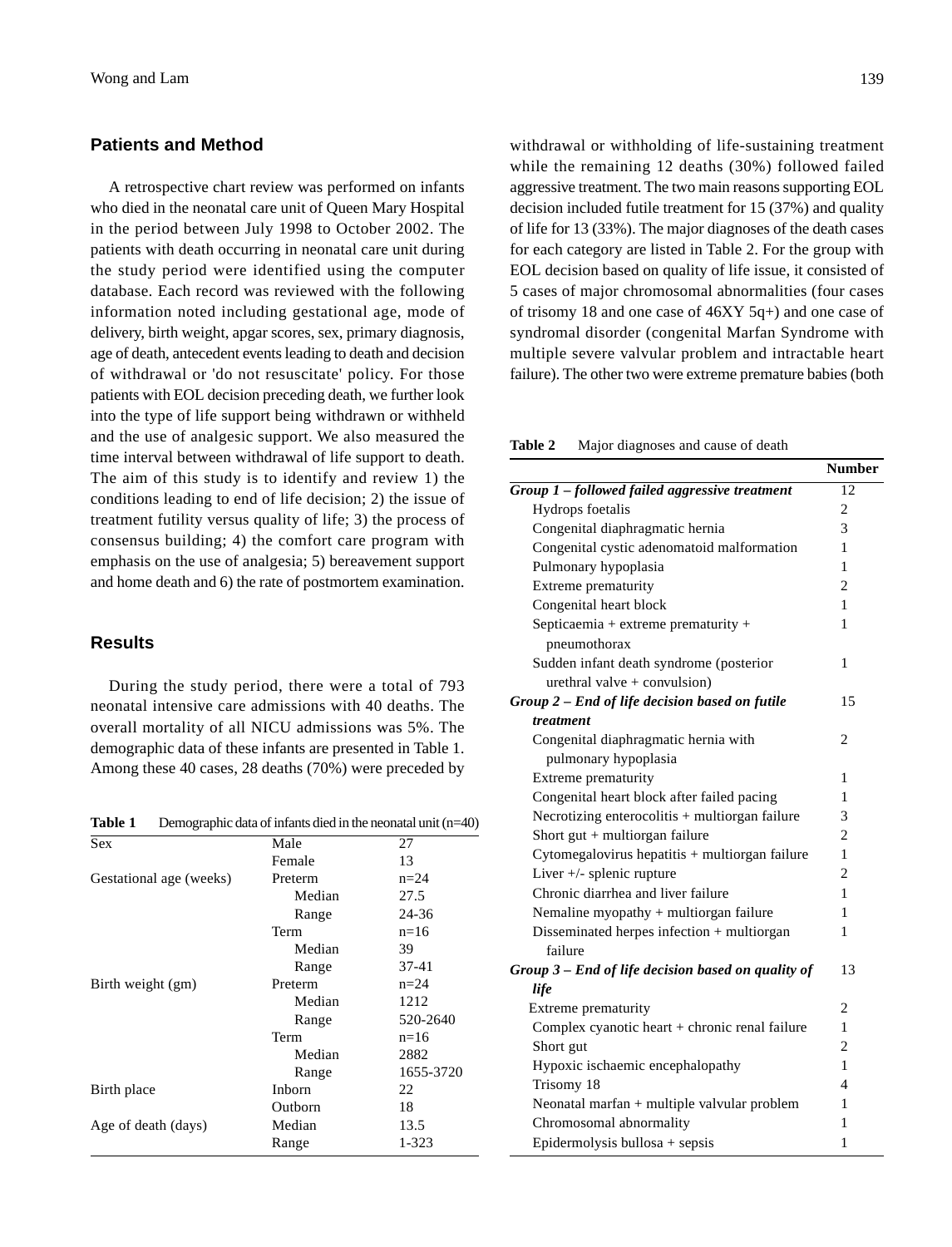born at 24 weeks with birth weight of 520 gm and 648 gm respectively) with bilateral grade IV intraventricular haemorrhage. Concerning the group with EOL decision based on futile treatment, all of them had various causes leading to the common pathway of multiorgan failure resistant to appropriate treatment.

All 28 cases of death with EOL decision had consent for 'Do Not Resuscitate' (DNR) policy obtained from parents after thorough discussion. Eighteen (64%) babies were on ventilator and 16 (75%) were on inotropic support. EOL decision led to withdrawal of treatment in 12 (43%) patients that included withdrawal of ventilation and / or inotropic support. EOL decisions based on futility of treatment were more commonly (2/3) resulted in active withdrawal of lift support treatment in addition to DNR policy.

Opioid analgesia was administered to 19 (68%) of 28 patients with the diagnosis listed in Table 3. Most of them suffered from conditions that were perceived to cause pain like necrotizing enterocolitis, chronic peritonitis, liver and splenic rupture, epidermolysis bullosa with surgical wounds and lots of skin breakage, disseminated congenital herpes simplex infection, trisomy 18 with respiratory distress during the terminal stage. Opioid analgesia was administered more frequently to patients with withdrawal of life support than to patients with withholding of support (92% vs 50%). Analgesia was more likely to be used in patients with EOL decision based on futility (80%) compared with the group based on quality of life (54%). The indications, route of administration and dosage of opioid analgesia, sedatives and anaesthetic agent were summarised in Table 4. Morphine was used more frequently compared with fentanyl. Midazolam and chloral hydrate

**Table 3** Diagnosis and terminal events of the 19 patients with opiate analgesia given at the time of withdrawal or withholding of life support

| <b>Diagnosis</b>                                       | <b>Number</b>          |
|--------------------------------------------------------|------------------------|
| Necrotizing enterocolitis and short gut                |                        |
| Liver and splenic injury $+$ multiorgan failure        |                        |
| Extreme prematurity                                    | 3                      |
| Chronic peritonitis                                    | 1                      |
| Liver failure                                          | $\mathfrak{D}_{\cdot}$ |
| Disseminated herpes simplex infection                  | 1                      |
| Trisomy 18                                             | 2                      |
| Epidermolysis bullosa and sepsis                       |                        |
| Chronic renal failure + complex cyanotic heart disease | 1                      |
| <b>Total</b>                                           | 19                     |

were used in 39% (11) and 11% (3) of patients. Anaesthetic agent was used in one patient for uncontrolled seizure and was stopped before withdrawal of life support. Nutritional support was provided for all these babies up to the terminal stage. Enteral feedings were continued in 10 patients, 18 babies were on intravenous fluid while one baby continued to receive total parenteral nutrition.

The median time from life support discontinuation to death for the 12 patients was 2.75 hours (range from 3 minutes to 28 hours). In spite of an existent program to assist and facilitate home death, we had no case of home death. Bereavement support was offered to all parents. It included counselling, assessment of their emotional states, psychological support including addressing their personal concern, guilt feelings, religious needs, answering questions with empathy and attending needs of the parents. The whole family including siblings and close relatives were encouraged to hold the baby, take photos or video depending on parental preference. The bodies were treated with respect and were cleaned and dressed up with their own clothing. Bereavement kit including bonnets and memory cards were prepared. Important information pamphlets on postmortem examination, handling of dead body and decision on cremation were given to parents.

ANALGESIA Indications Pain relief 9 Comfort 8 Respiratory distress 2 Type and route *Morphine* 16 IV infusion 10 IV bolus prn 8 Oral 3 *Fentanyl* 3 IV infusion 2 IV bolus prn 2 SEDATIVES Indications Sedation 14 Type and route *Midazolam* 11 IV infusion 5 IV bolus prn 11 *Chloral hydrate* 3 ANAESTHETIC Type and route AGENT *Thiopentone* 1 IV infusion 1

**Table 4** Use of analgesia and other medications in EOL care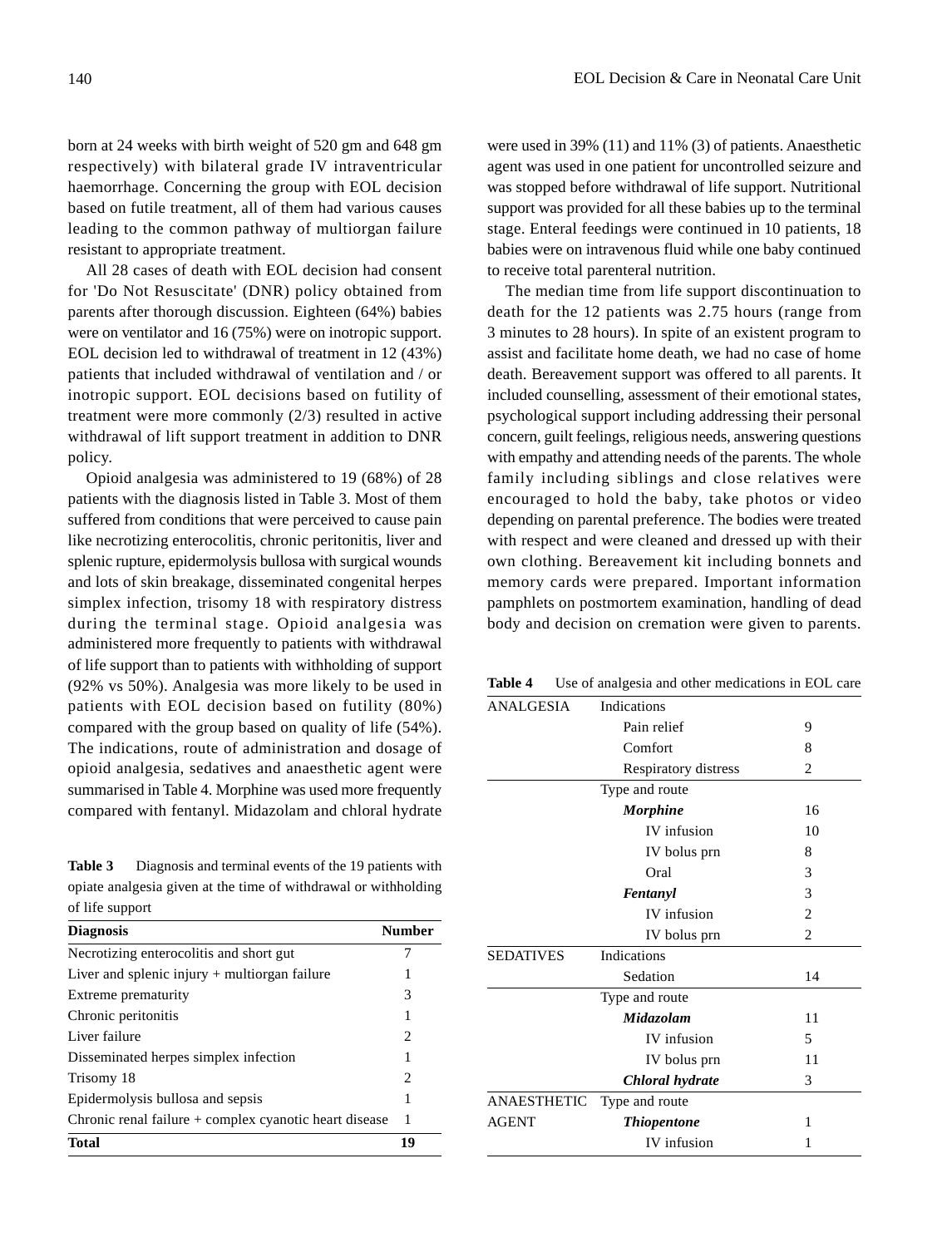Parents were encouraged to discuss with the medical personnel and the medical social worker on their choice, special preferences and needs. A comfort card with contact number was given to parents for further enquiry or counselling. Nurses from the bereavement support team reassessed their emotional states by telephone follow up. Follow up meeting was arranged with the medical team to discuss on postmortem results. Outline of the end of life care program was listed in Table 5.

The need for postmortem examination was raised by the medical team in 28 patients (70%). Ten requests were refused by either parents (9) or waived by pathologist (1). Eighteen (45%) of these 40 deaths had postmortem (15) or paramortem (3) examination. For the remaining 12 patients (30%), no postmortem was requested as definite cause(s) of death had been identified.

#### **Discussion**

In our study, around 70% of death cases in our neonatal unit were preceded by EOL decision. It is similar to Wall and Partridge findings in 1997.<sup>7</sup> A study in Netherlands

| Table 5 |  | End of life care program |  |
|---------|--|--------------------------|--|
|---------|--|--------------------------|--|

- Medical decision
	- Futility
	- Quality of life
- Management team consensus
- Parental communication and counselling
- Parental participation and consensus
- Comfort care
	- Pain relief
	- Nutritional support
	- Skin care
	- Minimise invasive monitorings or procedures
- Family support
	- Assessment of parental emotional state, religious belief
	- Chaplain or medical social worker support if indicated
- Bereavement care
	- Private environment as a family room
	- Allow siblings and other close relatives to join in
	- Encourage skin contact
	- Photo and video
	- Bereavement kit
	- Memory card
	- Information on postmortem and handling of dead body
	- Follow up counselling

showed that futile treatment was the main motive accounting for 76%, while poor quality of life accounted for only 18%.<sup>5</sup> We have a more balanced ratio of 54% and 46% for futile treatment and quality of life from our study. The quality of life issue usually poses more difficulty to both health care professionals and parents, as quality of life is a subjective notion. What considered as poor quality by some, may be considered as reasonable by others. Hence the decision is not entirely medical, it involves ethical and moral consideration. Hence consensus building and involvement of parents are particularly important when EOL decision is based on quality of life issue.

Concerning the withdrawal of life support, parents should be properly informed of the diagnosis, prognosis, latest medical assessment and possible intervention available. Parent doctor communication should be continuous and conducted in a sensitive and caring manner. One should use language that layperson can understand. Sufficient time should be given for parents to make up their mind. Avoid giving the parents the feeling that EOL decision means abandonment or they carry the burden of decisionmaking.<sup>8</sup> When disagreements or conflicts arise among members of the health care team and / or the family, further actions at conciliation should be attempted. These include discussion with other family members and health care workers, obtaining a second opinion from other intensive care expertise and seek decision from institutional ethic committee. As a last resort, when there is a major disagreement among the management team and family, and further conciliation failed, one may consider transferring the patient to an alternative physician. The intensive care measures should continue until further discussion has resulted in consensus on how best to proceed in the interests of the patients. Parental agreement is essential in decision based on 'quality of life' aspect. Parents had been involved in making 79% of decision in Netherlands study<sup>5</sup> while in our study; our parents had 100% involvement.

Once redirection of care is decided, there is a paradigm shift from preservation of life and cure (saving life) to promoting quality of life and care (saving death). For medical care plan, it shifts from active intervention to physical, psychosocial and spiritual support for the patient and the whole family. For parents and relatives, there is a shift from hope of survival to helping their baby through death.

The process of a newborn dying should be handled with respect and aim at a pain free, dignified, family and staff supported death. Comfort care is important and these include pain management, supplemental oxygen, feeding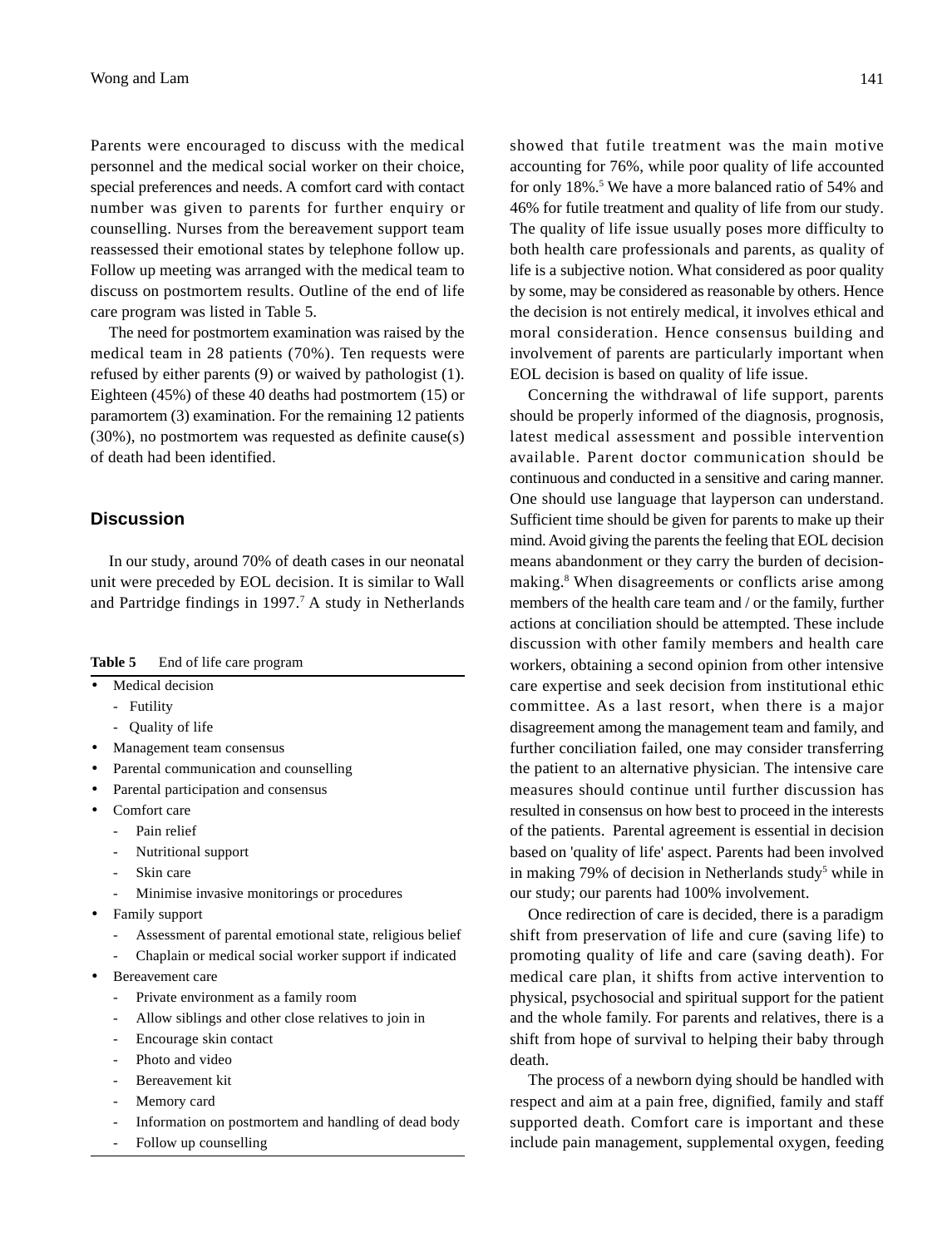recommendations, dressing changes and skin care, etc. Pain management in neonates tends to be neglected because of the traditional myth that newborn infants do not feel pain because of immature central nervous system and lack of pain memory. The severity of pain was also frequently underestimated. In fact the pain pathways are completely myelinated by 30 to 37 weeks gestation. Even nonmyelinated fibres do carry pain stimuli. Recent evidence has established that neonates, including those born prematurely, are capable of manifesting both behavioural and physiologic response to nocioceptive stimuli. This has led to wider acceptance that infants should be treated with appropriate analgesia.9-12 However, some physicians may still be concerned that opioid analgesia might hasten an infants death by respiratory depression. Partridge and Wall in 1997 studied 121 neonatal deaths upon withdrawal or withholding of treatment, there was no difference in the mean death time between the groups with or without morphine, concluding that death was not hastened by the provision of pain relief. It was recommended that administration of opioid analgesia to prevent unnecessary pain and suffering at the time of life support withdrawal, even with the risk of respiratory depression and hypotension may represent rational and humane care for dying neonates.<sup>13</sup> In our study, opioid analgesia was administered in 92%  $(11/12)$  and 50%  $(8/16)$  of patient with withdrawal and withholding of life support respectively. It was administered in 80%  $(12/15)$  and 54%  $(7/13)$  of patients in the group of futile treatment and quality of life respectively. The differences were probably related to our perception that those infants in the group of futile treatment usually suffered more from both the disease and various modern technologies including invasive monitorings, investigations and treatments before they came to the common pathway of multiorgan failure. While those patients in the group of quality of life usually had conditions associated with substantial neurodevelopmental or physical handicap rather than painful situation. For other medications, there is a need to reverse the effect of muscle relaxants, which do not relieve pain, but may hasten death. Supportive medication including the continuation of inotrope, which stimulates cardiac function, increases blood pressure is inconsistent with the provision of a peaceful and pain free death. Among our 16 patients with inotropic support in the EOL group, eight of them had withdrawal of inotropic support while the rest had reduction or no further escalation of dosage. Nutritional support was continued in most of the infants at end of life care.

Most parents are quite concerned about the duration of

dying process, they should be encouraged to discuss this issue and an honest admission of uncertainty rather than inappropriate estimate of the time is important. McHaffie's study showed that 22% of parents expressed reservations about the length of the dying process, which they reported had taken from 3 to 36 hours.<sup>14</sup> In our study, the median time from withdrawal to death was 2.75 hours (range from 3 minutes to 28 hours). It must be emphasised to the parents that a lingering death is not inevitably associated with pain and suffering for the baby. The team should encourage parents to focus on the details of the compassionate care offer to their babies rather than how long it takes.<sup>8</sup> A quiet room with home like environment should be provided as it allows privacy and comfort for the whole family. This room should be adjacent to NICU area and is equipped with oxygen and suction.15 If immediate death is not anticipated, family can have the opportunity to bring the child home and have the baby as a family member until death occurred. The potential benefits and burden of a home death versus a hospital death for an infant and family need to be discussed. For those families who would like to bring their dying infant home, they should be offered adequate psychological and medical preparation. Ongoing support should be available through 24-hour hotline service. Other supports from community nurse, medical social worker and regular home visit are also important. Clear instruction on necessary procedure upon death of infants should be given.<sup>16</sup> We have no case of home death during the studied period. It may be accounted for by low parental and family acceptance of home death in our society.

Concerning postmortem examination, it is an additional stress for parents as most of them are concerned about the possible disfigurement and mutilation to the body of their love one. In these situations, the option of limited postmortem can be discussed with the family. In our study, postmortem examination was requested in 70% of all deaths with a fairly high refusal rate of 36%. However, it is important to emphasise that parents' decision should be respected and it is inappropriate to use the coroner as a means of obtaining a postmortem examination, unless the death occurs in suspicious circumstances and is thought to be caused by accident, violence, or neglect. We had a lower postmortem examination rate (45%) compared with other reported rates of 48% to 79%.17,18 It might be explained by the fact that the need for autopsy was not initiated by the medical team in 30% of deaths as the diagnosis for the primary condition and the cause of death had been identified.